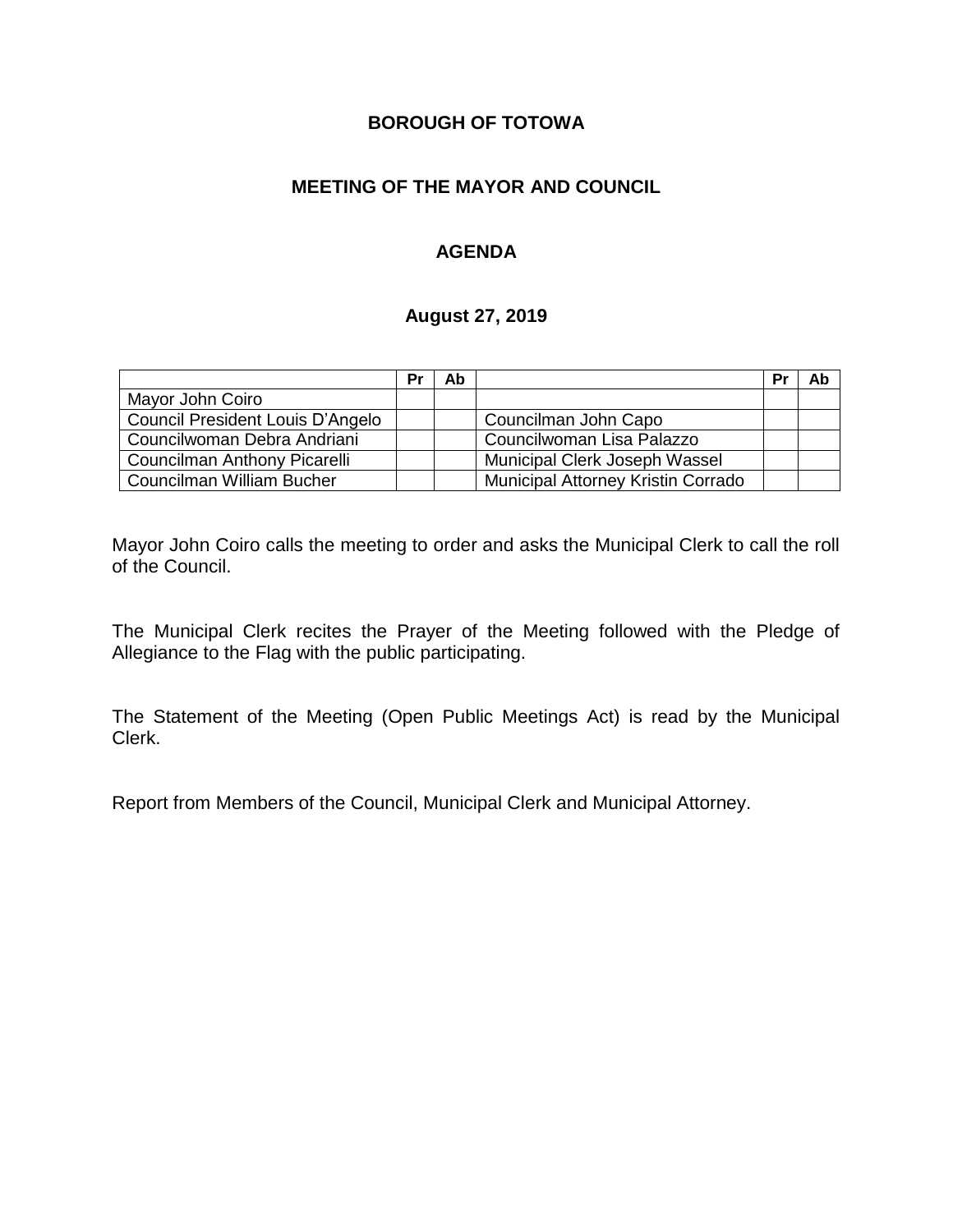Minutes of the Mayor and Council for the meeting of August 13, 2019.

# **COMMITTEE ON FINANCE: PICARELLI, D'ANGELO, CAPO.**

Resolution No. 2019-18 for the payment of bills.

Resolution Authorizing The Purchase And Delivery Of 65 Gallon, Two Wheeled Residential Recycling Carts.

# **COMMITTEE ON PUBLIC SAFETY: D'ANGELO, CAPO, BUCHER.**

Grade increase for Patrol Officer James Jurewicz from Grade 8 to Grade 7.

Resolution Authorizing The Purchase And Delivery Of Three Vehicles For The Borough Of Totowa Police Department.

Resolution Authorizing The Purchase And Delivery Of Eight Portable Radios For The Borough Of Totowa Police Department.

Recommendation of the Committee to appoint a School Crossing Guard.

Appointment by the Mayor.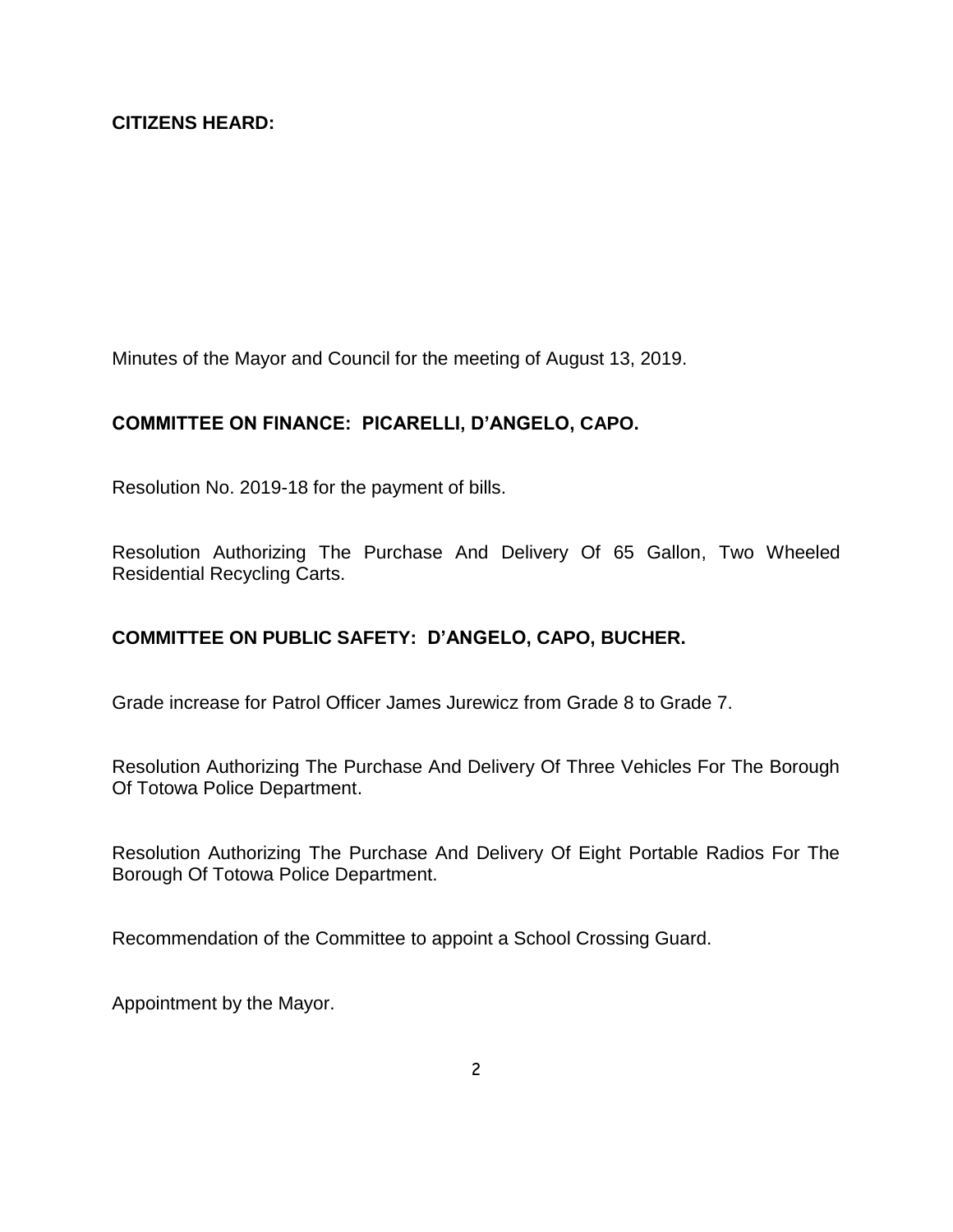Confirm the appointment.

Letter from Riverview Park Fire Company requesting permission to take Engine 973 to the following Wet Downs: Sunday, September 8, 2019 in Paramus and Saturday, September 21, 2019 in Pine Brook.

Letter from the Totowa Fire Department Fund Drive Committee advising of their annual fund drive, with their door-to-door campaign being held on October 13 – 15, 2019.

Payment of the annual contribution for 2019 to the Borough Of Totowa First Aid Squad, Inc. in the amount of \$15,000.00.

## **COMMITTEE ON PUBLIC WORKS: BUCHER, PALAZZO, PICARELLI.**

Recommendation of DPW Superintendent Jim Niland for a grade increase for DPW Laborer Josko Huljev from Grade 1 to Grade 1-C.

Resolution Authorizing Repairs To The Elgin Crosswind Street Sweeper.

#### **COMMITTEE ON ENG. & PUB. PROPERTY: CAPO, ANDRIANI, D'ANGELO.**

Recommendation of the Committee to appoint a Licensed Sewer Operator.

Appointment by the Mayor.

Confirm the appointment.

Resolution Authorizing The Borough Of Totowa To Register With Municibid To Sell Surplus Property.